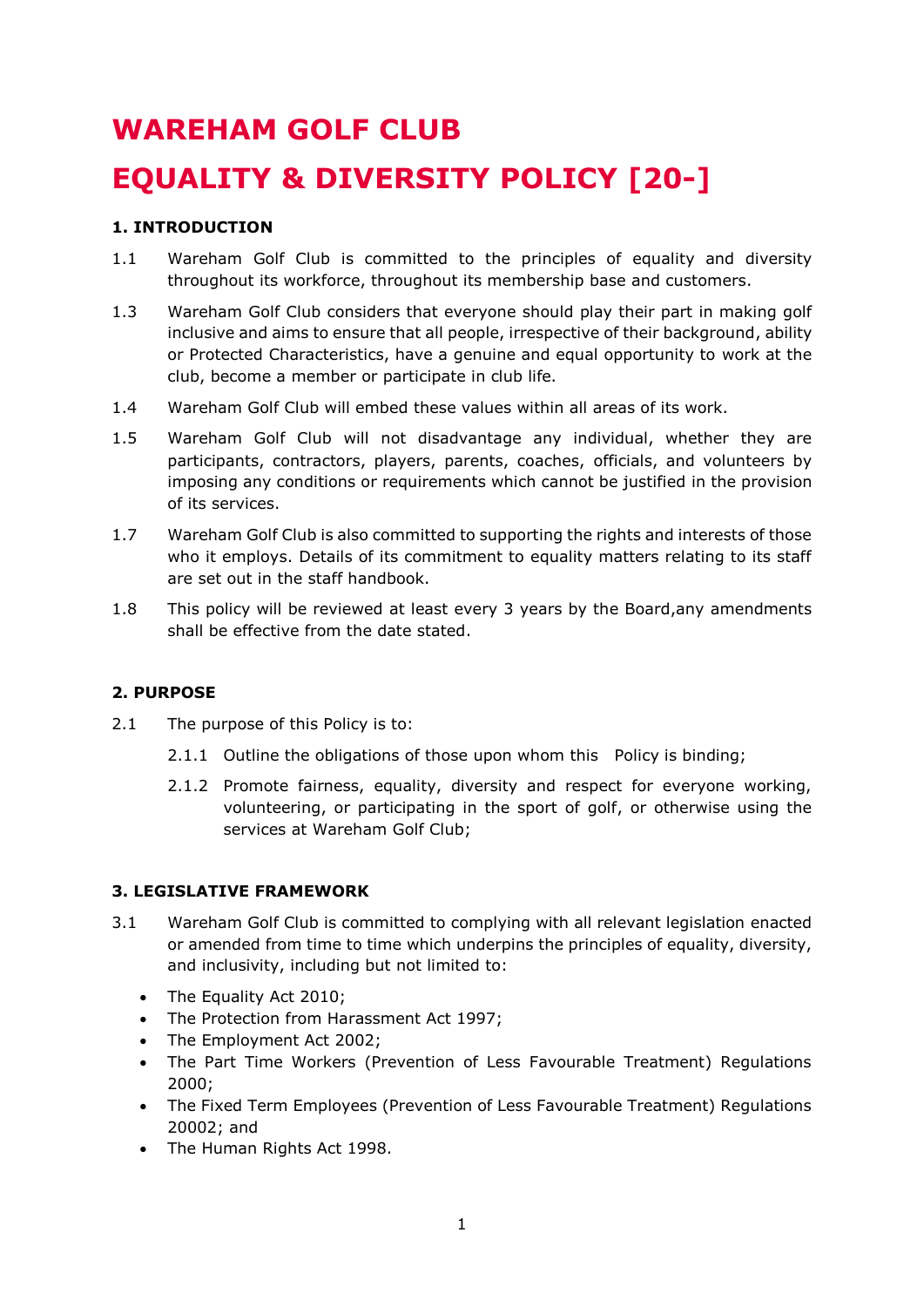# **4. SCOPE**

This Policy shall apply to, and be binding upon Wareham Golf Club, its *board of directors*, staff, volunteers, contractors, squad players, agents, and representatives working or acting for or on behalf of Wareham Golf Club.

#### **5. POLICY IMPLEMENTATION**

- 5.1 Wareham Golf Club will:
- 5.1.2 Encourage the involvement of all people regardless of background, ability, or any Protected Characteristic, in golf;
- 5.1.3 Ensure that all competitions, events and activities administered by Wareham Golf Club are carried out in a fair and equitable way (except where specific situations and conditions prevent this, and except where Positive Action is necessary);
- 5.1.4 Monitor and review all Wareham Golf Club policies and procedures to ensure that they comply with the requirements of this Policy;
- 5.1.5 Monitor the diversity of its members, participants, players and volunteers in order to better understand the diversity that currently exists within Wareham Golf Club. All such monitoring of personal data shall be undertaken in compliance with England Golf's Data Protection Policy and the Data Protection Act 2018.
- 5.1.6 Provide appropriate training and support to all staff, contractors, officials and volunteers to raise awareness of both the collective and individual responsibilities imposed by this Policy and the Key Concepts outlined in Paragraph 6 of this Policy.
- 5.1.7 Publish this Policy on its website.

## **6. KEY CONCEPTS**

- 6.1 Direct and indirect discrimination is outlined in **Appendix One**;
- 6.2 Harassment is outlined in **Appendix Two**;
- 6.3 Victimisation is outlined in **Appendix Three**;

## **7. BREACHES**

- 7.1 Wareham Golf Club takes seriously all claims of inappropriate behaviour, bullying, harassment, victimisation and/or discrimination, whether direct or indirect, by a contractor, player, parent, coach, official or volunteer who works for, on behalf of, or represents Wareham Golf Club .
- 7.2 Alleged breaches of this Policy shall be dealt with using the Club's complaints, disciplinary or staff grievance procedure as appropriate.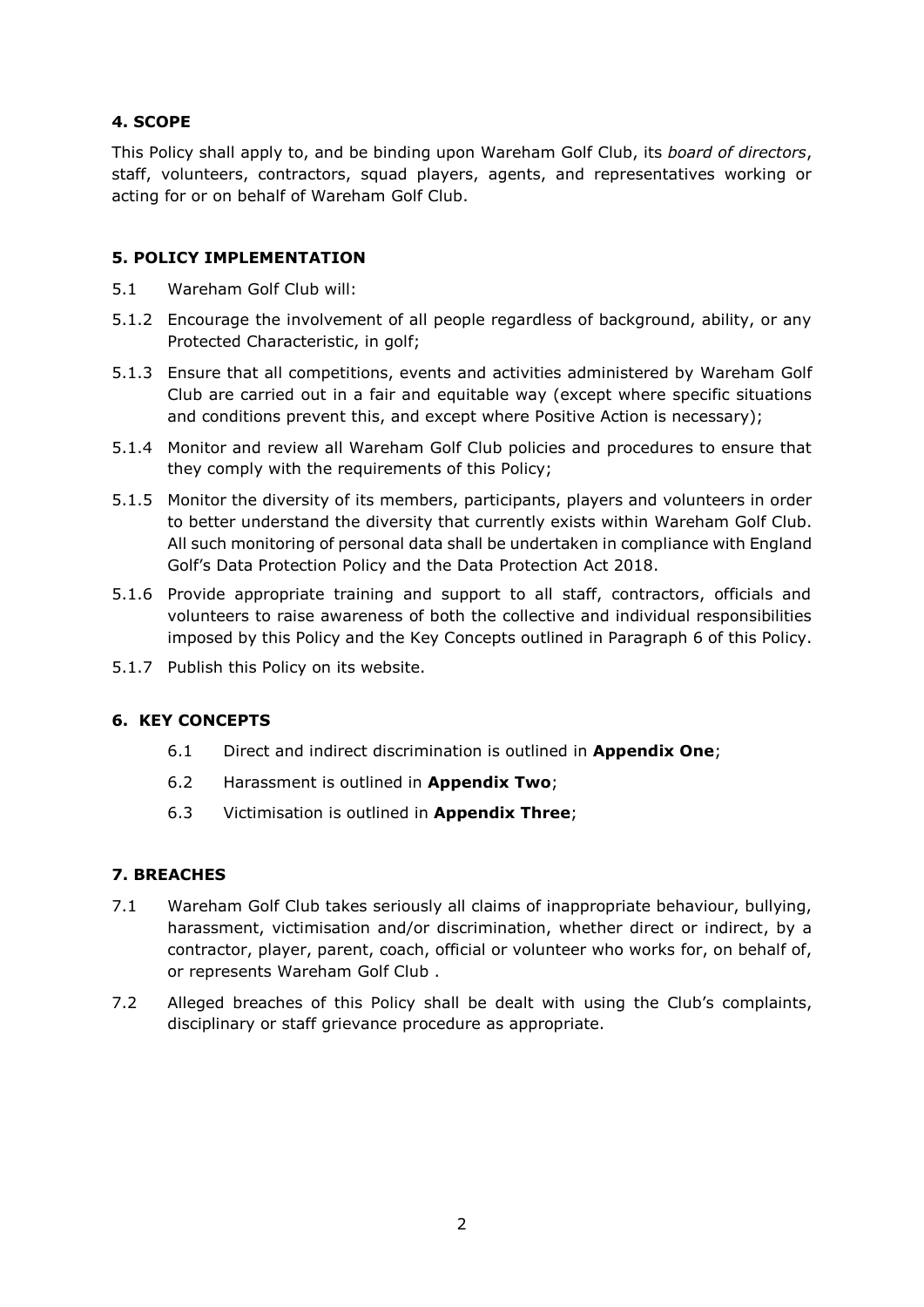#### **APPENDIX ONE**

#### **The Equality Act 2010 and Discrimination**

Every individual and organisation to whom this Policy applies must not act in a way which is directly or indirectly discriminatory and must make reasonable adjustments to avoid discriminating against anyone with a Protected Characteristic. Failure to do so will be considered a breach of this Policy, and may be a breach of the Equality Act 2010,

The Equality Act 2010 makes it unlawful to discriminate directly or indirectly against individuals or groups with certain "Protected Characteristics". The "Protected Characteristics" are listed in section 4 of the Act:

- Age;
- Disability;
- Gender Reassignment;
- Marriage and Civil Partnership;
- Pregnancy and Maternity;
- Race;
- Religion or Belief;
- Sex;
- Sexual Orientation.

#### **Direct Discrimination**

Direct Discrimination is defined at section 13(1) of the Equality Act 2010: "*A person (A) discriminates against another (B) if, because of a protected characteristic, A treats B less favourably than A treats or would treat others.*"

For example, if an action or decision is taken by a club which treats females less favourably than males, this would be considered direct discrimination on the grounds of sex, which is a protected characteristic.

#### **Indirect Discrimination**

Indirect Discrimination is defined at section 19(1) of the Equality Act 2010: "*A person (A) discriminates against another (B) if A applies to B a provision, criterion or practice which is discriminatory in relation to a relevant protected characteristic of B's.*"

Indirect discrimination occurs where less favourable treatment is not necessarily the main effect or objective of an action or decision.

Since the nature of indirect discrimination is that the discriminatory effect an unexpected or unforeseen effect of a good faith decision, complaints of indirect discrimination should therefore be considered carefully and objectively, and not dismissed out of hand purely because the effect was not an expected or intentional one.

If, for example, a golf club introduces a rule that club competitions can only be played on Saturdays, this rule would prevent members with certain religious beliefs from taking part in the competition. Although it may not have been the intention of the golf club, the effect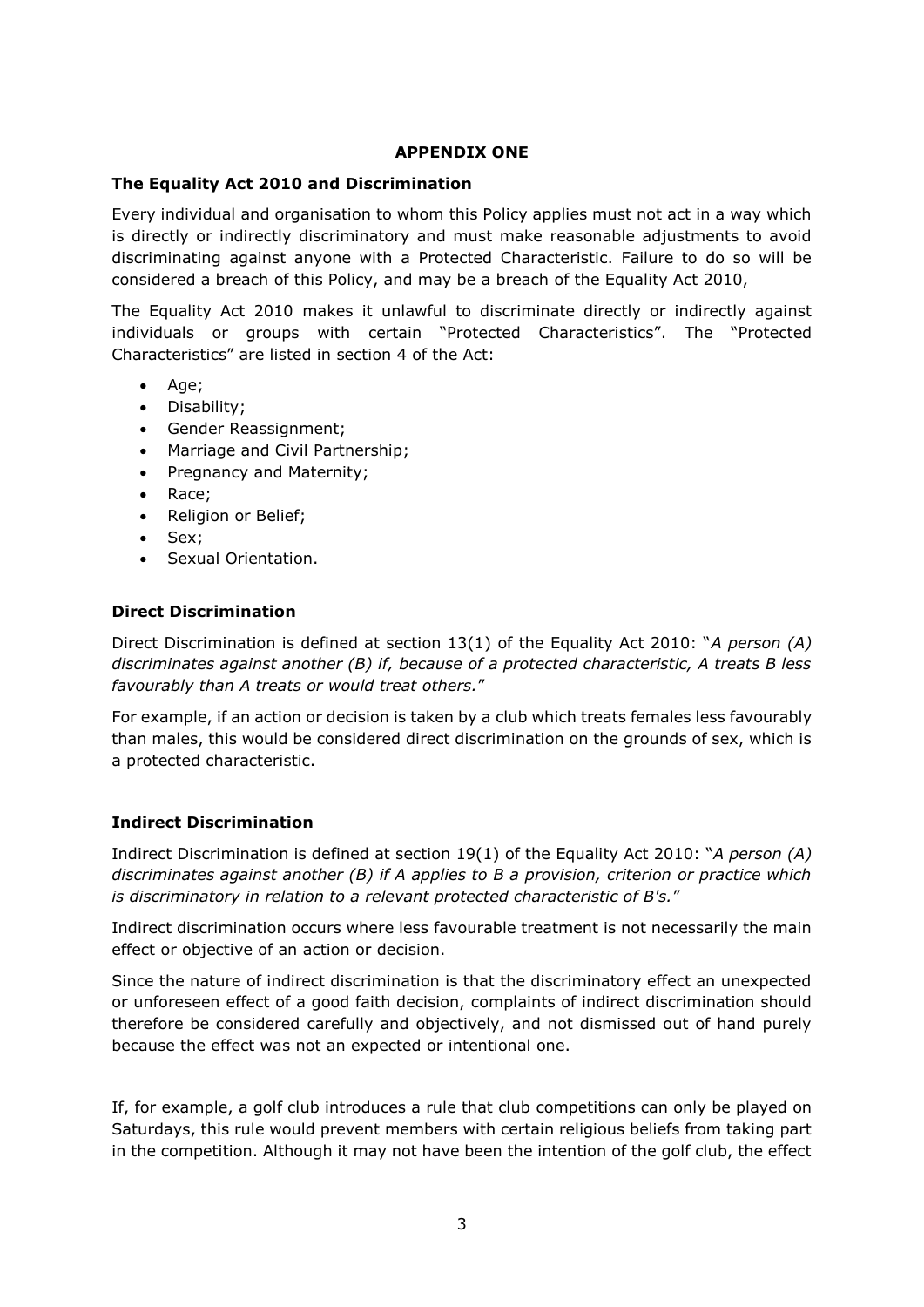of the rule is the less favourable treatment of members on the grounds of religion or belief, which is a protected characteristic. This is indirect discrimination.

# **Actions and Intentions**

An action or decision will still be considered discriminatory even if the less favourable treatment is unintentional. It may not always be obvious to the perpetrator that their actions are discriminatory. Indirect discrimination is often unintentional, but it is not a defence to an allegation of discrimination to say that the perpetrator did not mean to discriminate against a person or group. Discrimination can arise out of actions and decisions, but can also arise out of omissions and failure to take actions or decisions.

## **Reasonable Adjustments**

Everybody to whom this Policy applies is under a duty to make reasonable adjustments to avoid discriminating against any individual or group with a Protected Characteristic.

The duty is to make *reasonable* adjustments. It is not unreasonable for adjustments to cost time, money, or other resources. However, an adjustment may not be reasonable if the cost is disproportionately high, or making the adjustment would be unfeasible.

## **Positive Action**

It can be lawful to make decisions that discriminate on the basis of a Protected Characteristic in very limited and exceptional circumstances, if the discrimination is a 'Positive Action' taken in order to address an underrepresented group or Protected Characteristic. Positive Actions must be reasonable, justifiable, and clearly linked to a legitimate aim.

# **Examples**

In a golfing context, some examples of unlawful discrimination might include:

- Not allowing the use of golf buggies, as this increases the cost of maintaining the course;
- Restricting the number of tee times available to women during peak hours at a golf course;
- Not allowing competitions to be played on alternate days to accommodate for certain religious beliefs.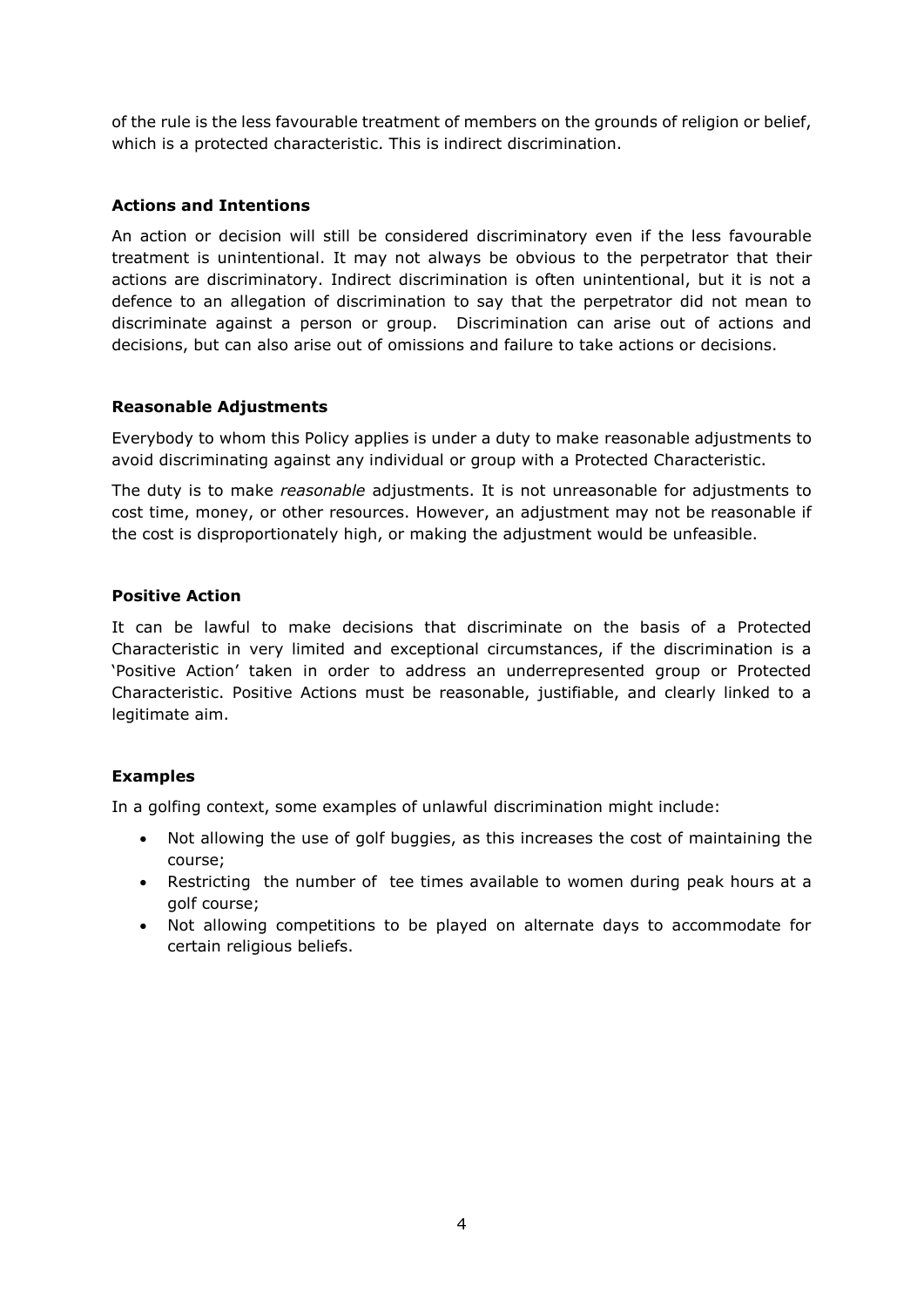## **APPENDIX TWO**

## **Harassment**

Harassment is defined in section 26(1) of the Equality Act 2010. Harassment occurs where a person engages in unwanted conduct related to a Protected Characteristic (outlined in the Equality Act 2010), which has the purpose of either:

- Violating the other person's dignity; or
- Creates an intimidating, hostile, degrading, humiliating or offensive environment for the other person.

In determining whether conduct amounts to harassment, regard is had to:

- The perception of the victim;
- Whether it is reasonable for the conduct to have the perceived effect; and
- The Wider circumstances of the matter.

## **Sexual Harassment**

Sexual harassment occurs where a person engages in unwanted conduct of a sexual nature, and the conduct has the purpose or effects outlined above.

# **One Off Incidents**

A single, isolated, or one-off incident can still amount to harassment. The key consideration is the purpose or effect of the conduct.

## **Protection from Harassment Act 1997**

Harassment can still occur even if it not based on a Protected Characteristic. The Protection from Harassment Act 1997 made it a civil, and sometimes a criminal, offence to carry out a course of conduct that amounts to harassment.

# **Examples**

In a golfing context, some examples of unlawful harassment might include:

- Employees making unwanted or inappropriate contact with colleagues at a golf club or facility;
- Targeting disabled golfers using buggies and demanding to see proof of a disability;
- Disproportionate and public criticism or sanctioning of an individual's behaviour by an organisation for irrelevant or personal reasons.